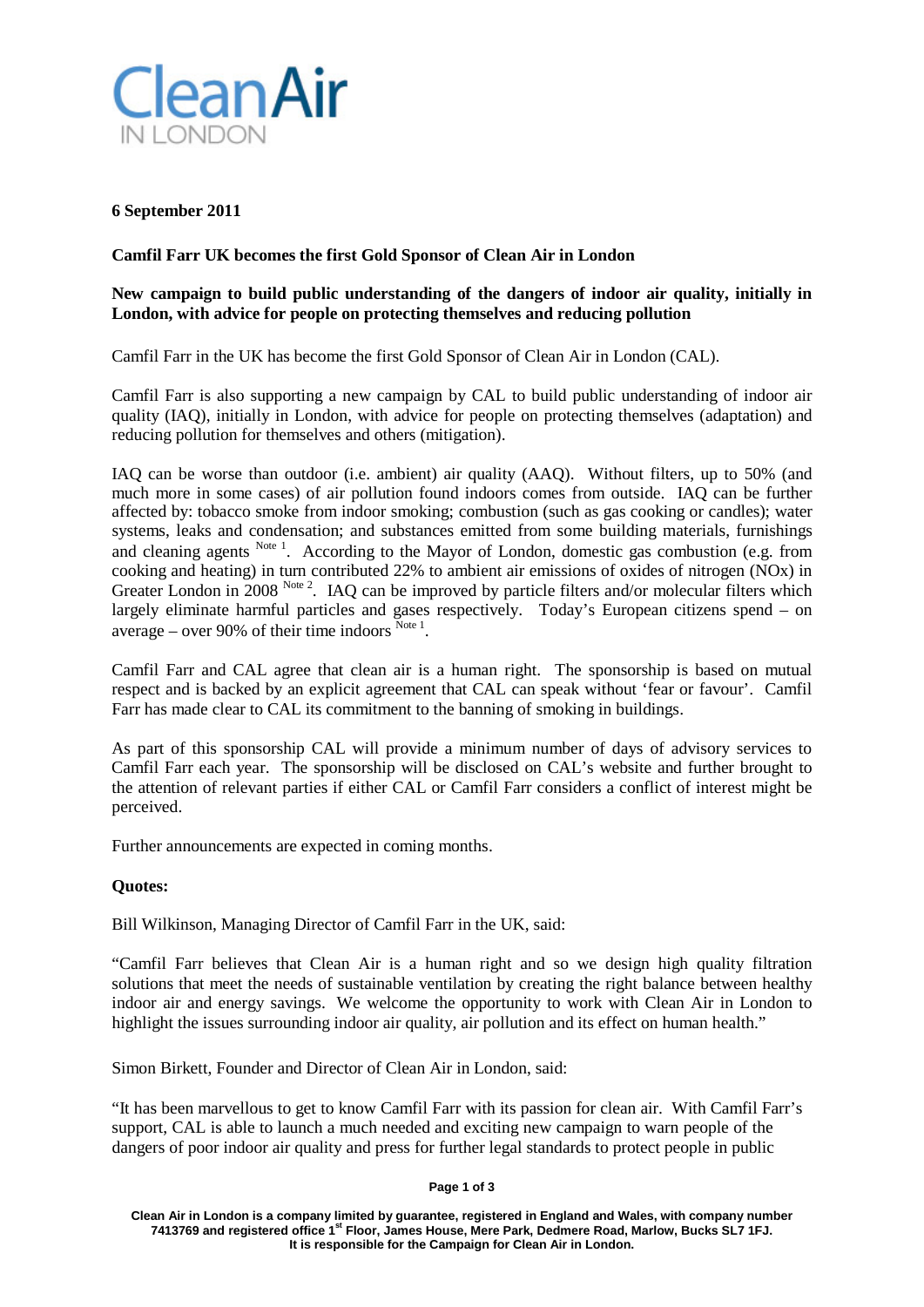

buildings. As Clean Air in London's first sponsor, Camfil Farr's financial support will also aid the sustainability of Clean Air in London."

## **Contacts:**

Bill Wilkinson, Managing Director of Camfil Ltd. Telephone: +44 1706 238 000

Simon Birkett, Founder and Director of Clean Air in London Email: [contact@cleanairinlondon.org](mailto:contact@cleanairinlondon.org)

## **Notes:**

1. EnVIE report for the European Commission titled 'Co-ordination Action on Indoor Air Quality and Health Effects' published in February 2009.

[http://www.envie](http://www.envie-/)[iaq.eu/documents/finalreports/Final%20Reports%20Publishable/Publishable%20final%20acti](http://www.envie-iaq.eu/documents/finalreports/Final%20Reports%20Publishable/Publishable%20final%20activity%20report.pdf) [vity%20report.pdf](http://www.envie-iaq.eu/documents/finalreports/Final%20Reports%20Publishable/Publishable%20final%20activity%20report.pdf)

2. Mayor's Air Quality Strategy (see page 43)

<http://www.london.gov.uk/sites/default/files/Air%20Quality%20Strategy%20v3.pdf>

3. World Health Organisation guidelines for indoor air quality

Selected pollutants published in 2010:

[http://www.euro.who.int/en/what-we-publish/abstracts/who-guidelines-for-indoor-air-quality](http://www.euro.who.int/en/what-we-publish/abstracts/who-guidelines-for-indoor-air-quality-selected-pollutants)[selected-pollutants](http://www.euro.who.int/en/what-we-publish/abstracts/who-guidelines-for-indoor-air-quality-selected-pollutants)

Dampness and mould published in 2009:

[http://www.euro.who.int/en/what-we-publish/abstracts/who-guidelines-for-indoor-air-quality](http://www.euro.who.int/en/what-we-publish/abstracts/who-guidelines-for-indoor-air-quality-dampness-and-mould)[dampness-and-mould](http://www.euro.who.int/en/what-we-publish/abstracts/who-guidelines-for-indoor-air-quality-dampness-and-mould)

4. Camfil Ltd is the UK subsidiary of Camfil AB which trades as Camfil Farr or the Camfil Farr Group. Camfil Farr is a world leader in the development and production of air filters and clean air solutions. Camfil Farr is also one of the most global air filtration specialists in the world with 23 production units and research and development centres in four countries in the Americas, Europe and the Asia-Pacific region.

Camfil Farr, headquartered in Stockholm, Sweden, has approximately 3,350 employees and sales in the region of SEK 4.6 billion (c. £440 million). International markets account for almost 90% of sales.

The company's business is to provide customers with sustainable best-in class air filtration products and services within four main segments: Comfort Air; Clean Processes; Power Systems; and Safety and Protection.

#### **Page 2 of 3**

**Clean Air in London is a company limited by guarantee, registered in England and Wales, with company number 7413769 and registered office 1st Floor, James House, Mere Park, Dedmere Road, Marlow, Bucks SL7 1FJ. It is responsible for the Campaign for Clean Air in London.**